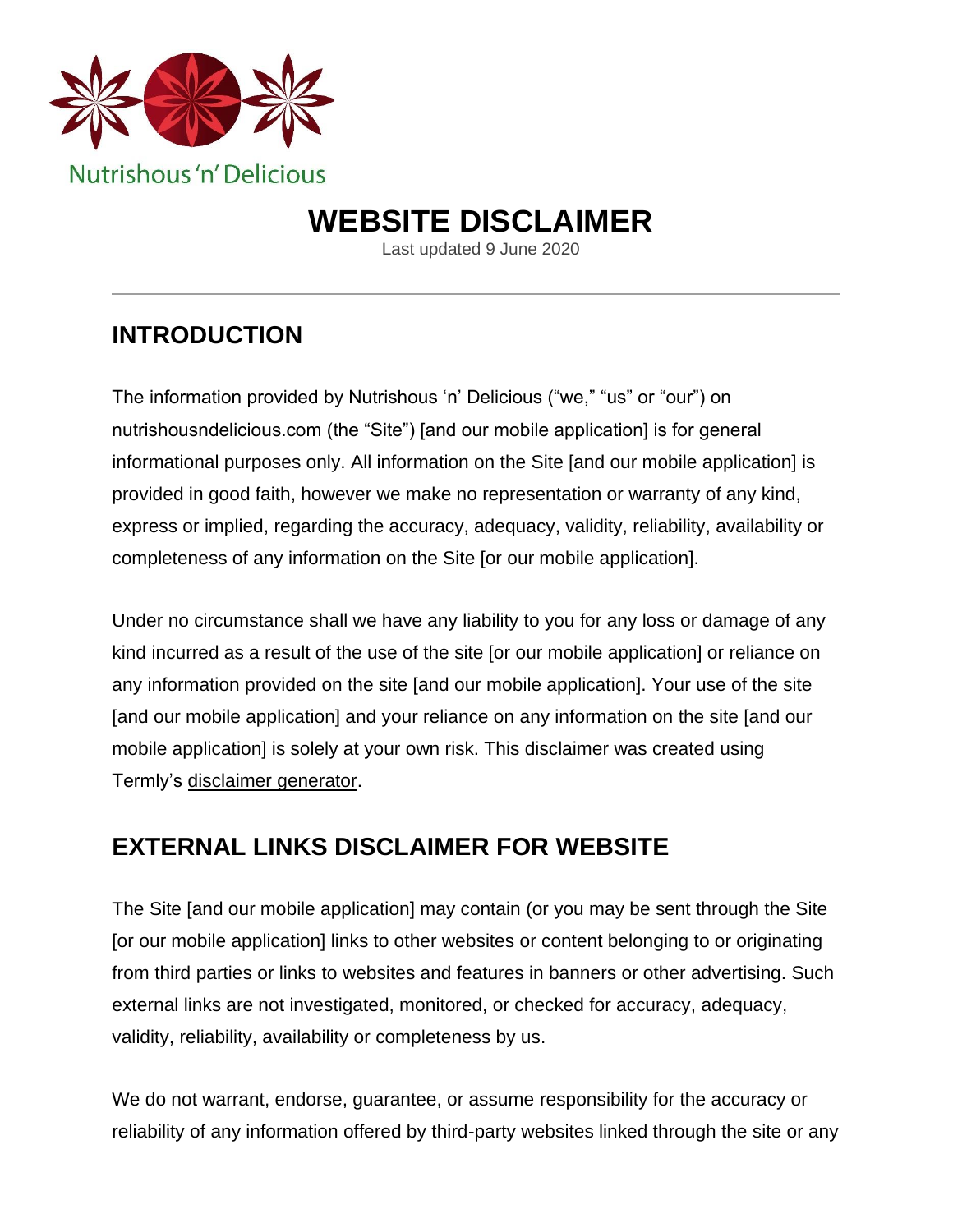website or feature linked in any banner or other advertising. We will not be a party to or in any way be responsible for monitoring any transaction between you and third-party providers of products or services.

## **PROFESSIONAL DISCLAIMER FOR WEBSITE**

#### **The Site cannot and does not contain [medical/legal/fitness/health/other] advice.**  The [legal/medical/fitness/health/other] information is provided for general informational and educational purposes only and is not a substitute for professional advice.

Accordingly, before taking any actions based upon such information, we encourage you to consult with the appropriate professionals. We do not provide any kind of [medical/legal/fitness/health/other] advice. The use or reliance of any information contained on this site [or our mobile application] is solely at your own risk.

## **TESTIMONIALS DISCLAIMER FOR WEBSITE**

The Site may contain testimonials by users of our products and/or services. These testimonials reflect the real-life experiences and opinions of such users. However, the experiences are personal to those particular users, and may not necessarily be representative of all users of our products and/or services. We do not claim, and you should not assume, that all users will have the same experiences. Your individual results may vary.

The testimonials on the Site are submitted in various forms such as text, audio and/or video, and are reviewed by us before being posted. They appear on the Site verbatim as given by the users, except for the correction of grammar or typing errors. Some testimonials may have been shortened for the sake of brevity where the full testimonial contained extraneous information not relevant to the general public.

The views and opinions contained in the testimonials belong solely to the individual user and do not reflect our views and opinions. [We are not affiliated with users who provide